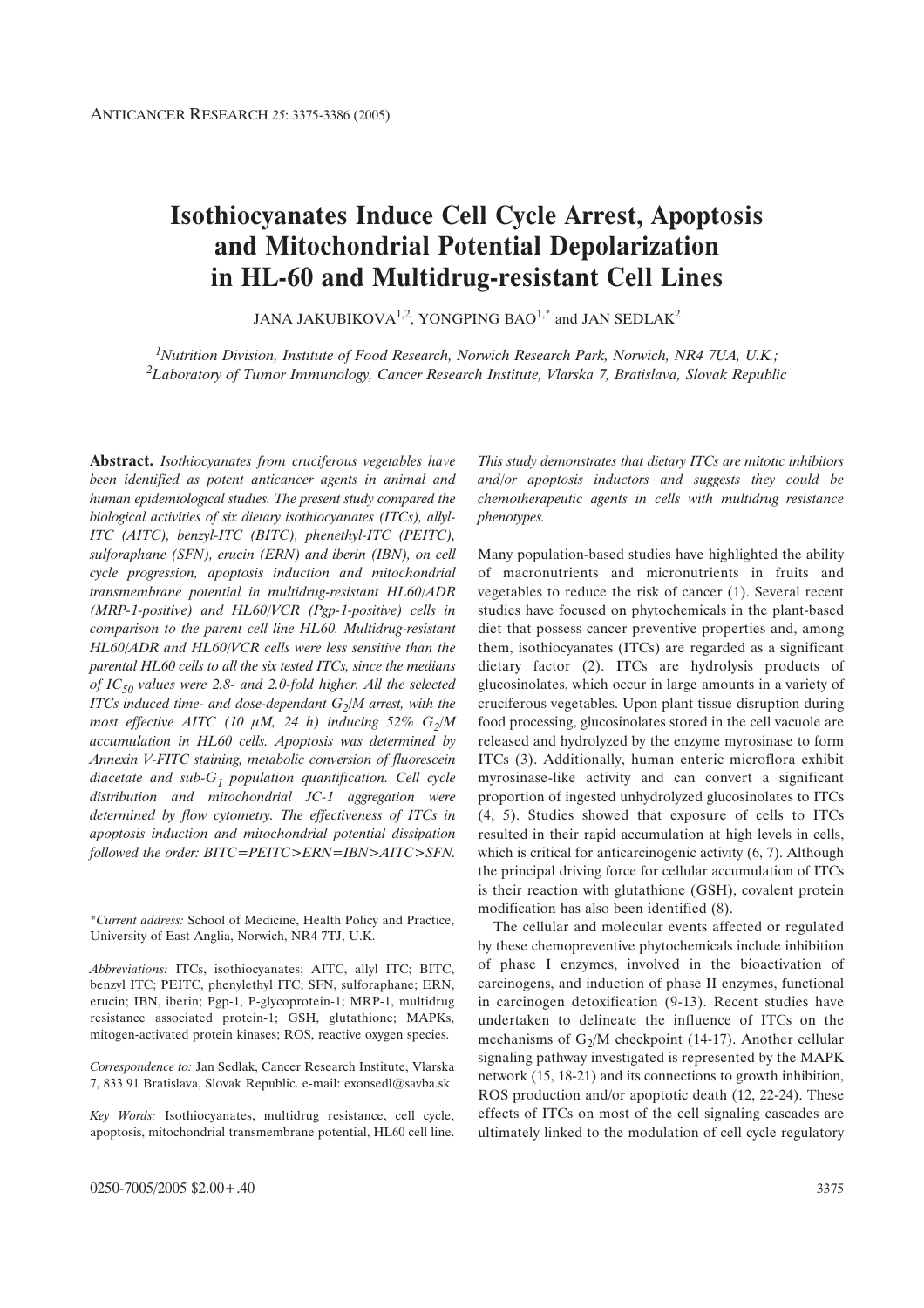molecules, leading to growth inhibition and/or apoptotic death of cancer cells (25-28). In this study, the effects of Pgp-1 and MRP-1 cell surface efflux pump expressions on ITCs-induced cell cycle modulation were examined, using both the parental HL60 cell line and its multidrug-resistant HL60/ADR and HL60/VCR sub-lines. In parallel, timedependent changes in mitochondrial potential, sub- $G_1$  DNA fragmentation and appearance of apoptotic and necrotic cells induced by ITCs were also investigated.

## **Materials and Methods**

*Reagents.* AITC, BITC and PEITC were purchased from Aldrich (Milwaukee, WI, USA). SFN was purchased from ICN Biomedical (Basingstoke, UK). ERN and IBN were purchased from LKT Laboratories (St. Paul, MN, USA). The Annexin V-FITC apoptosis detection kit was obtained from BD Biosciences Pharmingen. JC-1 (5,5',6,6'-tetrachloro-1,1',3,3'-tetraetylbenzimidazolylcarbocyanine iodide) was purchased from Molecular Probes (Eugene, OR, USA). Propidium iodide (PI), fluorescein diacetate (FDA), RNA-se A and 3-[4, 5-dimethylthiazol-2-yl]-2, 5-diphenyl tetrazolium bromide (MTT) were obtained from Sigma Chemical Co. (St. Louis, MO, USA).

*Cell lines.* The human myeloid leukemia HL60 cell line and its multidrug-resistant sublines, HL60/ADR (MRP-1-positive) and HL60/VCR (Pgp-1-positive), were obtained from Dr. P. Ujhazy (Roswell Park Cancer Institute, Buffalo, NY, USA) with consent of Dr. M. S. Center, Kansas State University (Manhattan, USA) and were cultured in RPMI 1640 medium supplemented with 10% fetal calf serum as suspension cell cultures. All cells were maintained in 6-cm dishes in a humidified incubator at 37°C with 5% CO<sub>2</sub>.

*Treatment with ITCs.* Except for the cytotoxicity assay described below, in all other analyses, 1x106 cells were grown on 6-cm dishes with 5 ml medium for 24 h and then treated with ITCs as indicated. The cells were exposed to various concentrations of ITC for 6 h and 24 h at 37°C with 5%  $CO<sub>2</sub>$ . Stock solutions of ITC were originally dissolved in DMSO, and an equal volume of DMSO (final concentration  $\langle 0.1\% \rangle$  was added to the control cells.

*Cell survival assay.* The effect of ITCs on survival of cells was determined by a MTT assay (29). The cells  $(5x10^3$  per well in 100  $\mu$ l of medium) were seeded in a 96-well culture plate for 24 h. A test ITC was then added to each well with 100 µl medium. In every experiment, each dose of ITCs was tested in quadruplicate, and the cytotoxicity curve was constructed from at least six (0.5, 1, 2.5, 5, 10, 15 and 25  $\mu$ M) different concentration of ITCs. After 72 h, the cells were incubated with 50  $\mu$ l of MTT (1 mg/ml) in fresh media and left in the dark at 37°C for an additional 4 h. Thereafter, the medium was removed, the formazan crystals were dissolved in 200 µl of DMSO, and the absorbance was measured at 540 nm and 690 nm in a microplate reader (Dynatech Lab Inc., Chantilly, VA, USA). The concentration of drug that inhibited cell survival to 50% (IC $_{50}$ ) was determined by Calcusyn software.

*Annexin V-FITC/PI staining.* Apoptotic cells were quantified using the Annexin V-FITC apoptosis detection kit, according to the

manufacturer's instructions. Briefly, the cells were collected by centrifugation at 700 x g for 3 min and washed twice with cold phosphate-buffered saline (PBS). Approximately 5x105 cells were resuspended in 100 µl of manufacturer-supplied 1 x binding buffer, and mixed with  $5 \mu$ l of Annexin V-FITC and  $5 \mu$ l of PI. After 15-min incubation in the dark at room temperature, the cells were analyzed with a Coulter Epics Altra flow cytometer.

*Fluorescein diacetate (FDA)/PI staining (30).* Briefly, the cells were collected by centrifugation at 700 x g for 3 min and washed twice with cold PBS. Approximately 5x10<sup>5</sup> cells were resuspended in 400 µl of PBS/0.2% BSA containing 10 nM of FDA (from a 5 mM stock in DMSO) for 30 min at room temperature. The cells were then cooled and 4  $\mu$ l of PI (1 mg/ml) were added. Finally, after 15 min, the stained cells were analyzed with a Coulter Epics Altra flow cytometer.

*Cytofluorimetric analysis of mitochondrial potential.* Variations of mitochondrial membrane potential in the cells during apoptosis were studied using a JC-1 fluorescent probe. Cells with normal polarized mitochondrial membranes emit green-orange fluorescence, and the percentage of cells that emit only green fluorescence is attributable to depolarized mitochondrial membranes. For analyses of mitochondrial membrane potential  $\psi_m$ , the cells were collected by centrifugation at 700 x g for 3 min. Briefly,  $5x10<sup>5</sup>$  cells were washed twice with cold PBS and incubated in 400  $\mu$ l of PBS/0.2% BSA containing 4  $\mu$ M of JC-1 (from a 7.7 mM stock in DMSO) for 30 min at 37°C. After 30 min of incubation in the dark at  $37^{\circ}$ C, the cells were analyzed using a Coulter Epics Altra flow cytometer.

*Cell cycle analysis.* This assay was based on the measurement of the DNA content of nuclei labelled with propidium iodide. For flow cytometry analyses of DNA cell cycle profile, approximately 5x105 cells were collected by centrifugation at 700 x g for 3 min. The cells were washed twice with cold PBS and resuspended in 0.05% Triton X-100 and 15  $\mu$ l of RNA-se A (10 mg/ml) for 20 min at 37°C. The cells were then cooled and incubated on ice for at least 10 min before PI (50 µg/ml) was added. Finally, after 15 min the stained cells were analyzed using a Coulter Epics Altra flow cytometer.

*Flow cytometry measurements and data analysis.* The Coulter Epics Altra flow cytometer was equipped with 488 nm excitation laser, and fluorescence emission was measured using a bandpass filter set 525, 575, 610, 675 nm with respective photomultipliers FL1-FL4 required for fluorochrome used as follows: Annexin V-FITC and PI (FL1, FL2), FDA and PI (FL1, FL2), JC-1 (FL1, FL2, ratio FL2/FL1), cell cycle (log FL2 – sub-G<sub>1</sub>, lin FL3 – DNA cell cycle histogram, FL4 peak *vs.* integral for doublets discrimination). Forward/side light scatter characteristic was used to exclude the cell debris from the analysis. For each analysis, 1x104 cells were acquired. Data were analyzed with WinMDI version 2.7 software (J. Trotter, Scripps Research Institute, La Jolla, CA, USA). The cell cycle calculations were performed with MULTI-CYCLE Software (Phoenix Flow System).

# **Results**

*Cytotoxicity of ITCs in HL-60, HL60/ADR and HL60/VCR cell lines.* To assess the cytotoxic effect of ITCs, the human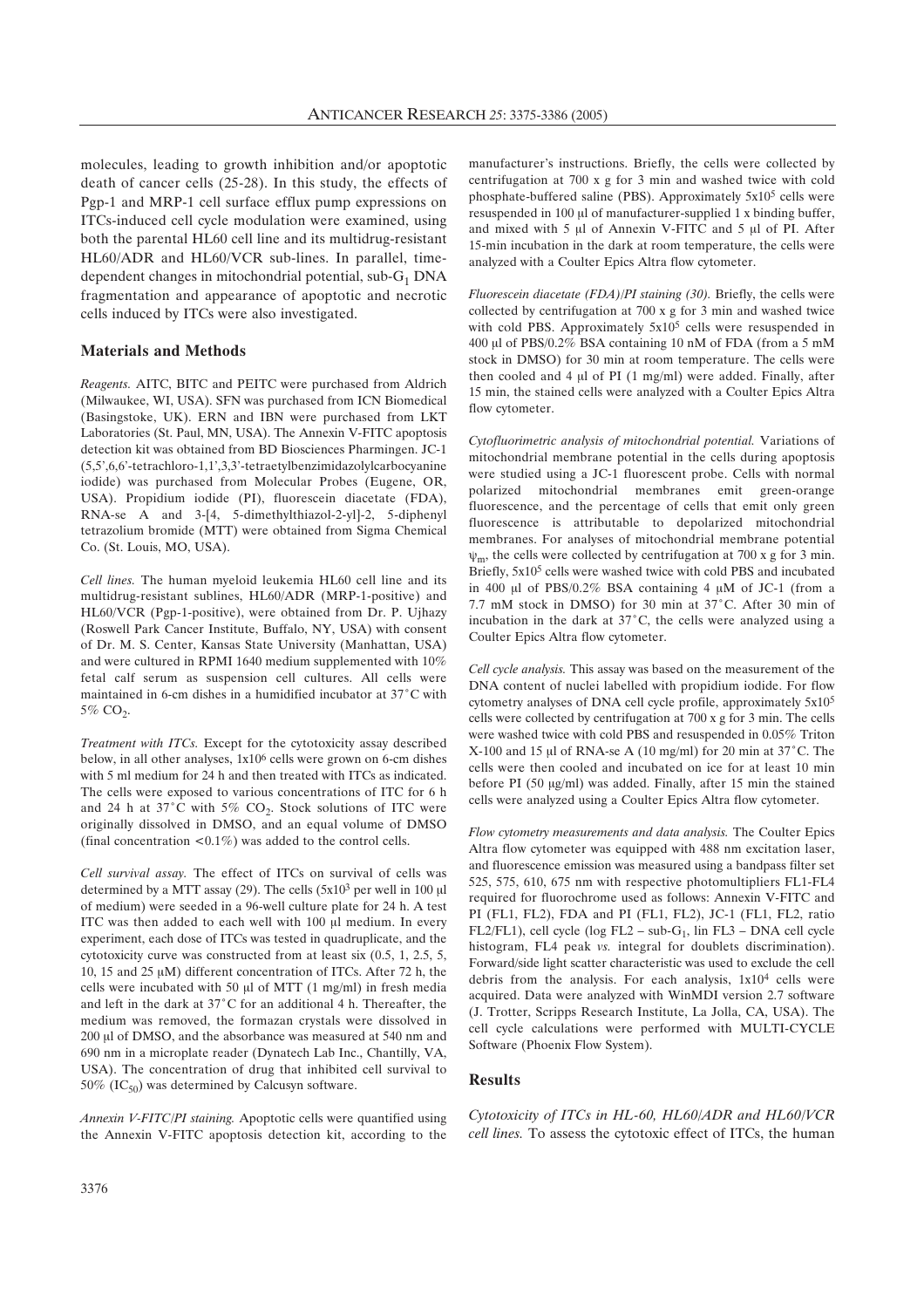| ITC, $IC_{50}$ [µM] |                |               |                                 |               |                |               |
|---------------------|----------------|---------------|---------------------------------|---------------|----------------|---------------|
| Cell line           | <b>AITC</b>    | <b>BITC</b>   | PEITC                           | <b>SFN</b>    | <b>ERN</b>     | <b>IBN</b>    |
| HL60                | $4.0 \pm 1.7$  | $0.6 \pm 1.1$ | $1.0 \pm 1.9$                   | $5.1 \pm 1.3$ | $1.9 \pm 1.2$  | $2.3 \pm 1.8$ |
| HL60/ADR            | $10.5 \pm 2.5$ | $3.1 \pm 1.4$ | $3.8 \pm 1.8$                   | $8.1 \pm 0.9$ | $5.6 \pm 0.8$  | $4.0 \pm 1.9$ |
| HL60/VCR            | $7.8 \pm 1.9$  | $3.1 \pm 1.2$ | $2.1 \pm 1.6$                   | $7.3 \pm 1.3$ | $7.6 \pm 1.2$  | $6.3 \pm 1.9$ |
|                     |                |               | relative $IC_{50}$ <sup>*</sup> |               |                |               |
| HL60/ADR            | 2.6            | 5.2           | 3.8                             | 1.6           | 2.9            | 1.7           |
| HL60/VCR            | 2              | 5.2           | 2.1                             | 1.4           | $\overline{4}$ | 2.7           |

Table I. *Cell survival analysis (72-h-treatment).*

The IC<sub>50</sub> values (the concentration of the ITCs that reduced cell survival by 50%) were determined by the MTT assay as described in "Materials and Methods". The HL60, HL60/ADR and HL60/VCR cells were treated with various concentrations of ITCs for 72 h in 96-well plates. Each treatment with a specific concentration of a compound was done in quadruplicate. The data presented are representative of results obtained from three replicate experiments; and the results are means  $\pm$  SE. \*relative IC<sub>50</sub>=IC<sub>50(HL60/ADR)</sub>/IC<sub>50(HL60)</sub> or IC<sub>50(HL60/VCR)</sub>/IC<sub>50(HL60</sub>), respectively.

myeloid leukemia HL60 cell line and its multidrug-resistant HL60/ADR and HL60/VCR sublines were treated with different concentrations of six ITCs. The concentration of each ITC that reduced cell survival by  $50\%$  (IC<sub>50</sub>) was determined from cell survival plots, and the data are presented in Table I.

Marked differences in the resistance of the three cell lines to the various ITCs were observed. As shown in Table I, parental HL60 cells were relatively more resistant to AITC and SFN since the corresponding  $IC_{50}$  were  $\geq 4$  times higher than those of the BITC and PEITC treatments (72 h). Moreover, the SFN sulfide analog, ERN, and sulfoxide analog, IBN, were approximately 2 times more effective than SFN in HL60 cells. The lowest  $IC_{50}$  value was from BITC  $(0.6 \mu M)$  in HL60 cells. Both multidrug-resistant cell lines tested were less sensitive to the cytotoxic effect of ITCs. Among all the tested ITCs, the least difference was seen in SFN treatments, with  $IC_{50}$  values of 5.1, 8.1 and 7.3  $\mu$ M in HL60, HL60/ADR and HL60/VCR, respectively. Most of the relative IC<sub>50</sub> values were within the range of  $2 - 4$ -fold, with the exception of BITC (5.2-fold) being higher in multidrugresistant cell lines than in parental HL60 cells. In comparison to parental HL60 cells, the overall resistance of HL60/ADR cells to the ITC panel was higher than the resistance of HL60/VCR cells, with median relative  $IC_{50}$ values of 2.8- and 2.0-fold, respectively.

## *Induction of apoptosis in HL-60, HL60/ADR and HL60/VCR cell lines.*

*Annexin-V staining:* To determine whether reduced cell survival of HL60, HL60/ADR and HL60/VCR by ITCs was associated with apoptosis or necrosis induction, cells were treated with 5, 10 and 20  $\mu$ M ITCs for 6 and 24 h. Transmembrane externalization of phosphatidylserine is a recognized early event of apoptosis, which was detected by the widely used flow cytometry-based Annexin V staining.

Propidium iodide, which does not enter cells with intact membranes, was used to differentiate between early apoptotic (Annexin V+ and PI–) and late apoptotic or necrotic cells (Annexin V+ and PI+). Flow cytometric analysis of Annexin V staining revealed a dose-dependent increase of both early apoptotic and late apoptotic/necrotic cells (Figure 1A). Approximately 1/2 and 1/3 of the cells were viable (bottom left quadrant) after 5 and 10  $\mu$ M of BITC treatment, respectively. Although distinctive apoptotic changes were detectable in parental HL60 cells treated with all ITCs tested for 6 h (Figure 1B), maximal induction was observed after 24-h treatment (Figure 1C). Flow cytometric analysis of the sensitive HL60 cells indicates that ITCs treatment increased Annexin V+/PI– and Annexin V+/PI+ cells in the order of potency: BITC=PEITC>ERN=IBN> AITC>SFN (Figure 1C). The highest concentration (20  $\mu$ M) of the most effective ITCs was very toxic (data not shown), while less toxic AITC and SFN at 20  $\mu$ M induced 55% and 20% HL60 cell death, respectively.

Annexin V staining of HL60/ADR (Figure 2A) and HL60/VCR cells (Figure 2B) treated with ITCs for 24 h confirmed the MTT data, that both cell lines have a more resistant phenotype compared to parental HL60 cells (Figure 1C), *i.e.* parental HL60 cells were the most sensitive cells to ITCs, followed by HL60/VCR cells; the HL60/ADR cells were the least sensitive cells. Aromatic ITCs (BITC, PEITC) were the most effective compounds, and SFN was the least effective ITC in all 3 cell lines studied.

*FDA/PI staining* is another method for apoptosis monitoring. Vital cells take up the fluorogen FDA, activate it by non-specific esterases and retain the free fluorescein in their cytoplasm. Apoptotic and dead cells show reduced or no uptake, and the turnover of FDA and counterstaining with PI identifies dead cells. As shown in Figure 3A, flow cytometric analysis of the HL60 cells treated with 5 and 10  $\mu$ M of BITC revealed 13.0 and 22.2% apoptotic cells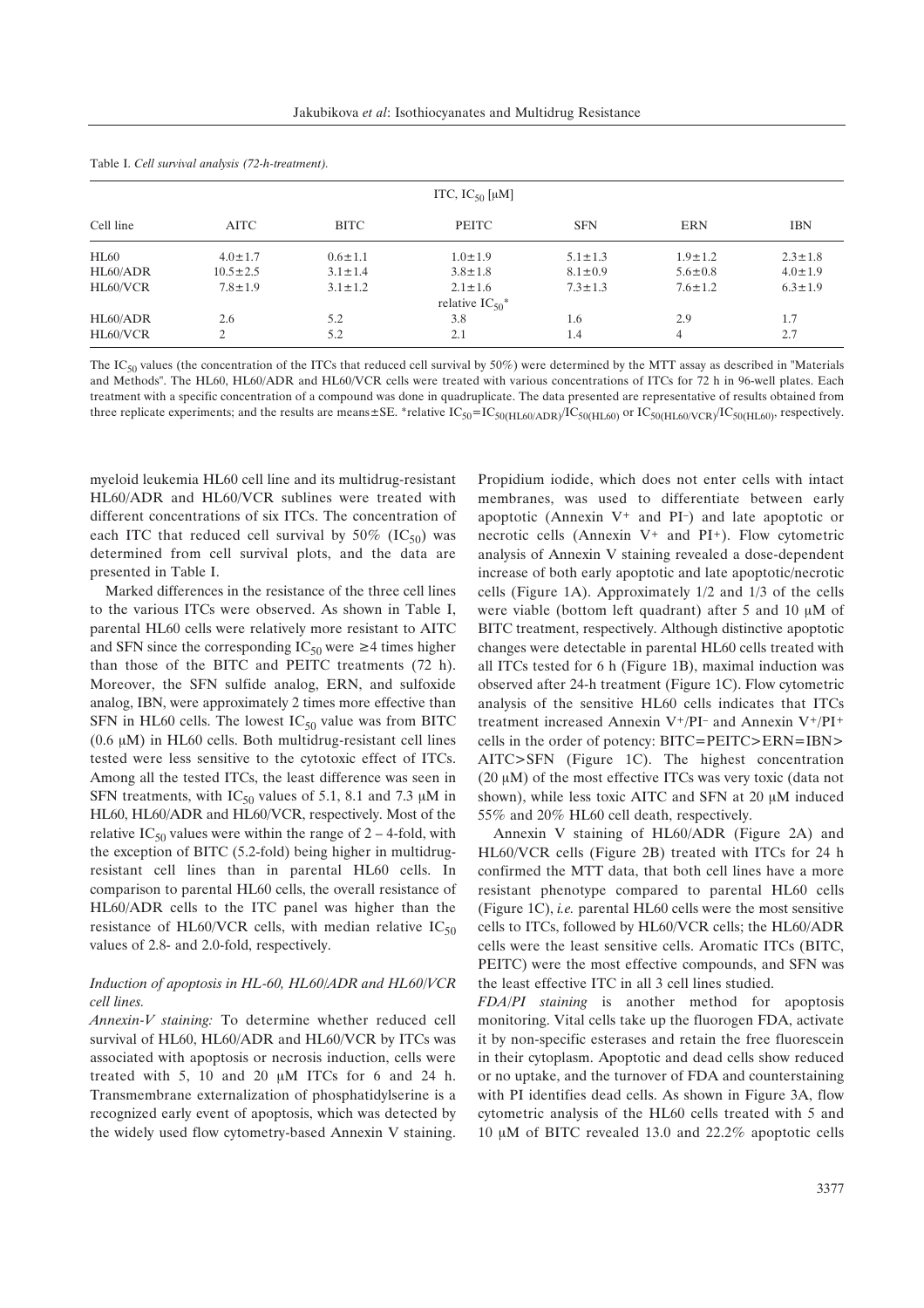

Figure 1. *Effect of ITCs treatment on apoptosis and necrosis induction in HL60 cells using Annexin V/PI staining. (A) The Pgp-1-expressing HL60/VCR* cells were treated with 5 and 10  $\mu$ M of BITC and stained with Annexin V-FITC and PI. Numbers in the bottom right quadrant of each dot blot represent *the percentage of cells in early apoptosis (Annexin V-FITC+/PI–) for untreated and BITC-treated cells. Numbers in the top right quadrant of each dot blot represent the percentage of cells in late apoptosis/necrosis (Annexin V-FITC+/PI+ double-positive). The data shown are representative of three independent experiments. The HL60 cells were exposed to either DMSO (control) cells or different concentrations of ITCs for 6 h (B) and for 24 h (C). The percentage of apoptotic (Annexin V-FITC+/PI–) and late apoptotic/necrotic (Annexin V-FITC+/PI+ double-positive) cells are shown. Each column represents the mean±SE of the data obtained from three independent experiments. Significant difference from the controls, \*p<0.05; \*\*p<0.01.*



Figure 2. Effect of ITCs treatment on apoptosis and necrosis induction in multidrug-resistant sublines HL60/ADR and HL60/VCR using Annexin V-*FITC/PI staining. (A) The MRP1-expressing HL60/ADR cells and (B) Pgp-1-expressing HL60/VCR cells were exposed to different concentrations of ITCs for 24 h. An equal volume of DMSO was added to the controls. Apoptotic cells were quantified by flow cytometry after staining with Annexin V-FITC and PI. Percentages of apoptotic (Annexin V-FITC+/PI–) and late apoptotic/necrotic (Annexin V-FITC+/PI+ double-positive) cells are shown. Each column represents the mean±SE of the data obtained from three independent experiments. Significant difference from the controls, \*p<0.05; \*\*p<0.01.*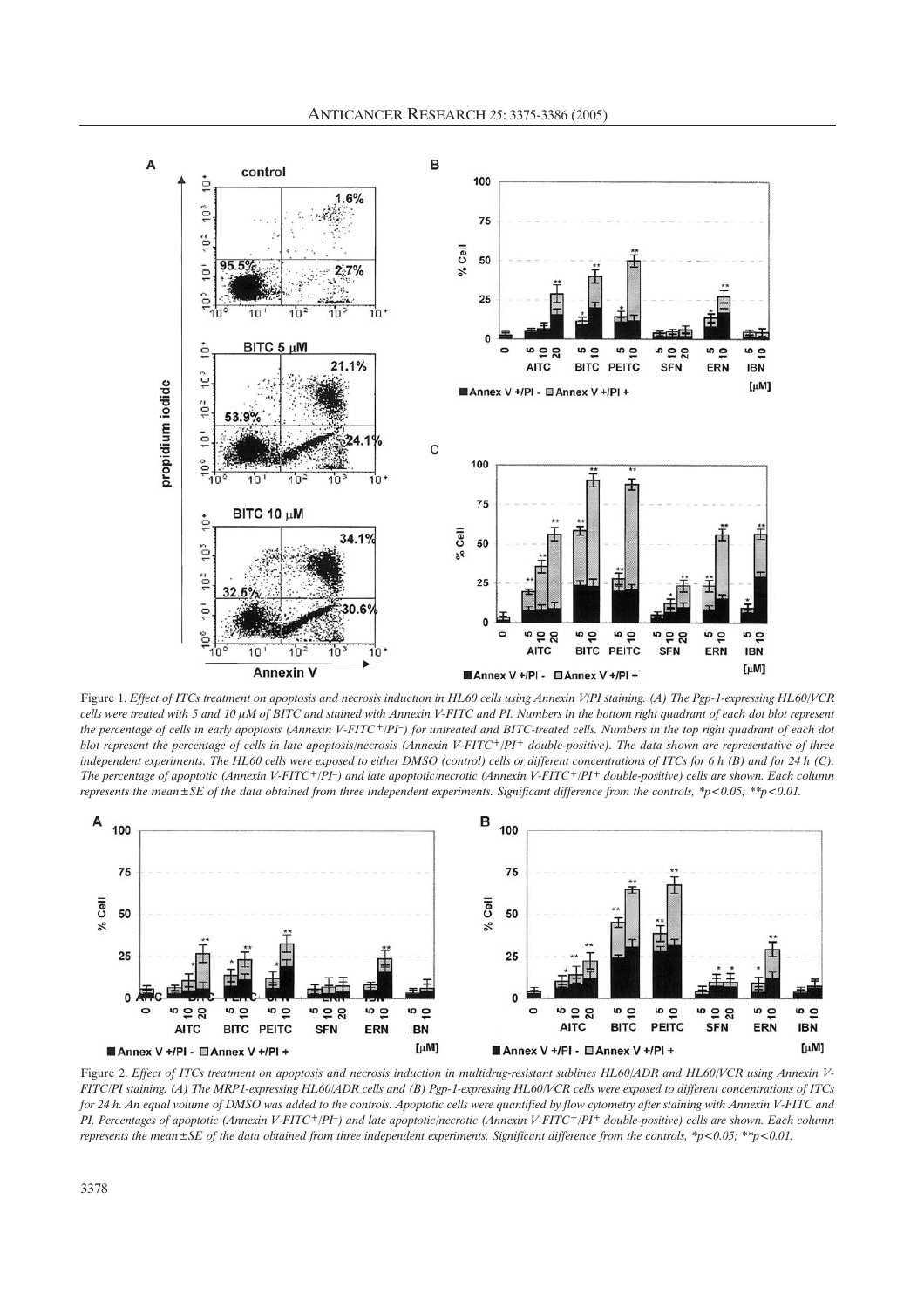

Figure 3. *Effect of ITCs treatment on induction of apoptosis and necrosis in parental HL60 cell line using FDA/PI staining. (A) The HL60 was treated with* 5 and 10  $\mu$ M BITC and stained with FDA and PI. Numbers in the bottom right quadrant of each dot blot represent the percentage of viable cells (FDA+/PI<sup>low</sup>) *and bottom left quadrant of each dot blot represent the percentage of cells in early apoptosis (FDA–/PIlow) for untreated and BITC-treated cells. Numbers in the top left quadrant of each dot blot represent the percentage of cells in late apoptosis/necrosis (FDA–/PIhigh). The data shown are representative of three independent experiments. The cells were exposed to either DMSO (control cells) or different concentrations of ITCs (B) for 6 h and (C) for 24 h. The data presented is from the three independent experiments; and the results are means±SE. Significant difference from the controls, \*p<0.05; \*\*p<0.01.*

(FDA<sup>-</sup>/PI<sup>low</sup> - bottom left quadrant) and 42.3 and 76.2% of dead or necrotic cells with FDA<sup>-</sup>/PIhigh characteristic staining (top left quadrant), respectively. Both dose- and time-dependent increases, corresponding to Annexin V/PI staining, of  $FDA^-/PI^{\text{low}}$  and  $FDA^-/PI^{\text{high}}$  positive cells were observed in the range: BITC=PEITC>ERN=IBN>AITC >SFN (Figure 3B and 3C). The extent of HL60/ADR cell death (both apoptotic and necrotic) after 24-h treatment (Figure 4A) was similar to the effects seen in parental HL60 cells after 6-h treatment (Figure 3B). The resistance of HL60/VCR (Figure 4B) was similar to HL60/ADR cells, with the exception of aromatic PEITC and BITC treatment. These ITCs induced more profound apoptotic and necrotic effects in HL60/VCR cells in comparison to HL60/ADR cells, in which necrotic, *i.e.* FDA<sup> $-$ </sup>/PI<sup>high</sup> positive, cells were the dominant fraction.

*DNA fragmentation:* Flow cytometry was used for the quantification of cells with sub- $G_1$  staining patterns which represent DNA fragmentation, a hallmark event in apoptotic cells. As shown in Figure 5, ITCs induced dose- and timedependent DNA fragmentation. A higher dose  $(10 \mu M)$  of BITC, PEITC and ERN produced 42.2, 41.2 and 36.8% cells with sub- $G_1$  pattern after 6-h treatment in HL60 cells. However, in the presence of AITC, SFN or IBN, no increase in percentage of sub- $G_1$  cells was found. Extended treatment for 24 h caused clear DNA fragmentation at  $5 \mu M$  ITCs treatment, with the exceptions of SFN and AITC (Figure 5A). Nevertheless, increased concentration of both ITCs produced significant DNA fragmentation. In both drugresistant cell lines HL60/ADR and HL60/VCR treatment with BITC, PEITC or ERN for 6 h resulted in enhanced sub- $G_1$  fraction, but no increase in the number of apoptotic cells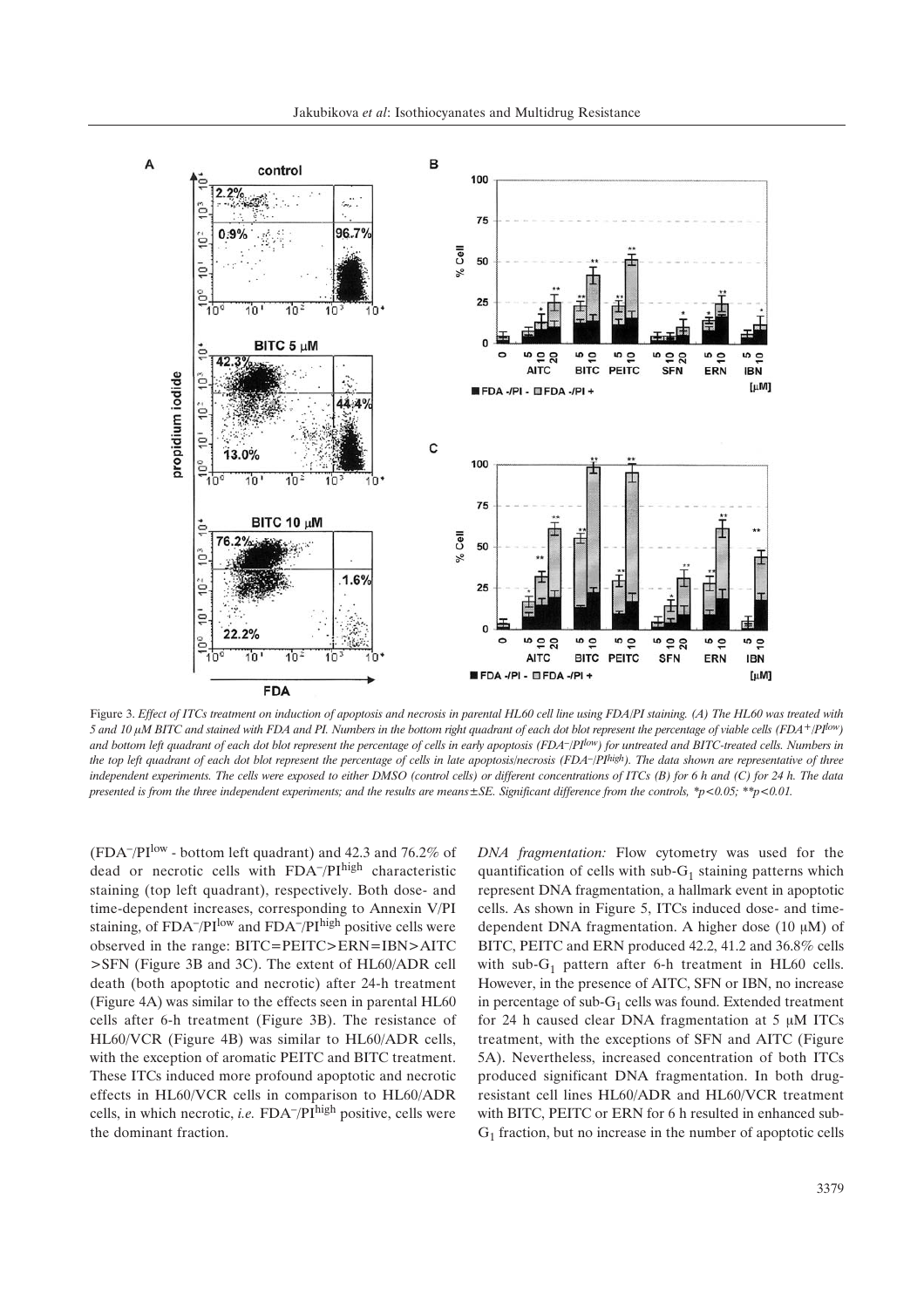

Figure 4. *Effect of ITCs treatment on apoptosis and necrosis induction in multidrug-resistant sublines HL60/ADR and HL60/VCR using FDA/PI staining. (A) The MRP1-expressing HL-60/ADR cells and (B) Pgp-1-expressing HL-60/VCR cells were exposed to either DMSO (control cells) or different concentrations of ITCs for 24 h. Percentages of apoptotic (FDA–/PIlow) and late apoptotic/necrotic (FDA–/PIhigh) cells are shown. Each column represents the mean±SE of the data obtained from three independent experiments. Significant difference from the controls, \*p<0.05; \*\*p<0.01.*



Figure 5. *Effect of ITCs on sub-G<sub>1</sub>-phase of the cell cycle in HL60 cells and its multidrug-resistant sublines HL60/ADR and HL60/VCR. The HL60 cells were exposed to DMSO (control) or different concentrations of ITCs for 6 h and for 24 h. (B) The HL60/ADR and HL60/VCR cells were exposured to ITCs for 24 h. The cells were collected, detergent permeabilized and stained with 50 µg/ml concentration of PI in the presence of RNA-se A. The percentage of the sub-G1 fraction was obtained from analysis of SSC versus log FL2 dot plot using WinMDI software. The representative data presented are from the three independent experiments.*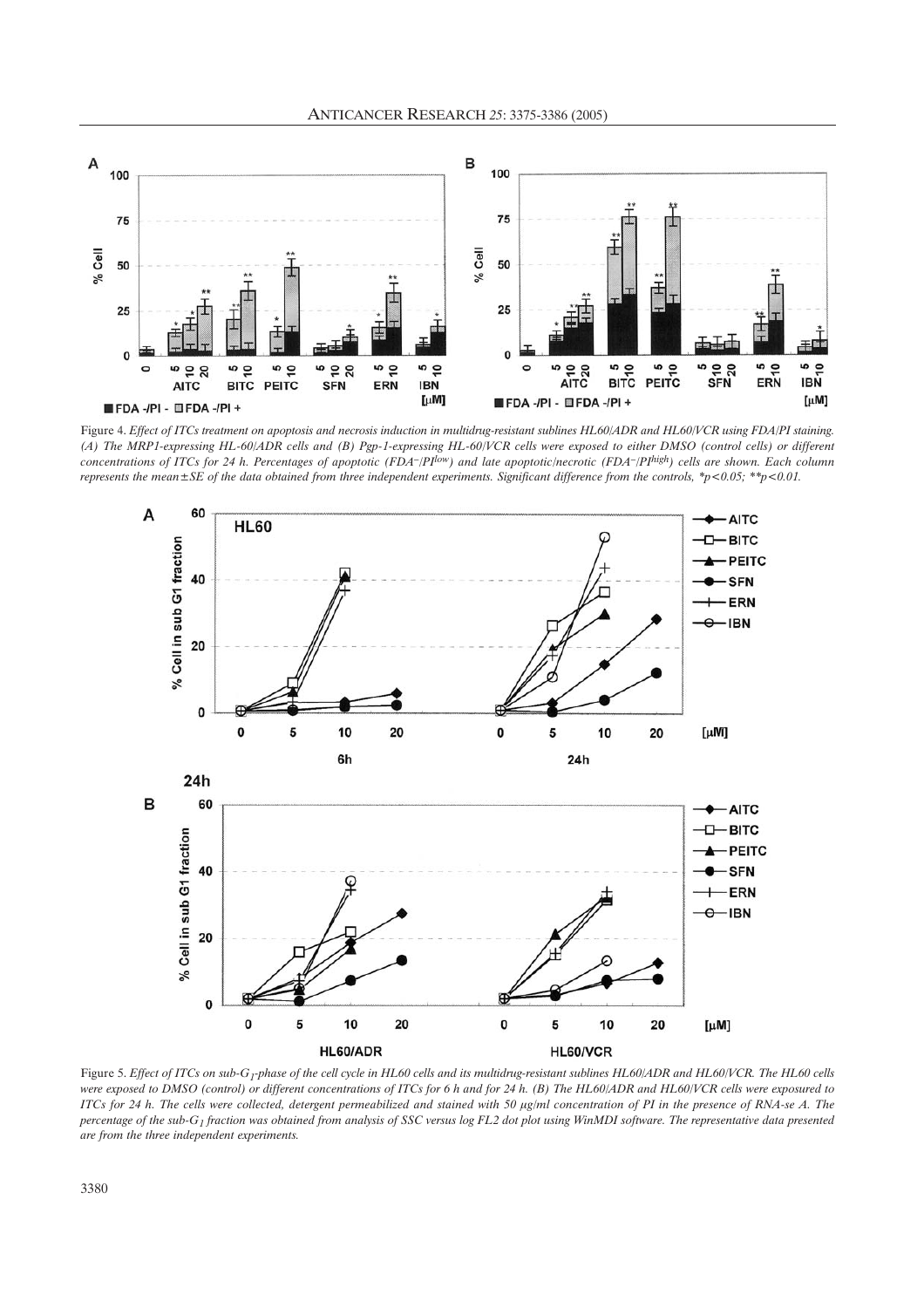Jakubikova *et al*: Isothiocyanates and Multidrug Resistance



Figure 6. *Effect of ITCs on the cell cycle progression in HL60 cells.* (A) *Effect of 10, and 20*  $\mu$ *M AITC on the cell cycle progression of HL60 cells for 24 h. The HL60 cells were exposed to DMSO (control) or different concentrations of ITCs (B) for 6 h and (C) for 24 h. The cells were collected, detergent permeabilized and stained with 50 µg/ml concentration of PI in the presence of RNA-se A. The distribution of cells in*  $G_0/G_T$ *, S- and*  $G_2/M$ *-phases was analyzed by flow cytometry and Multi-cycle software. One experiment representative of three is reported (A). Three independent experiments were performed and mean±SE are presented. Significant difference from the controls, \*p<0.01.*

was observed following exposure to AITC, SFN or IBN (data not shown). However, there was a significant increase in DNA fragmentation after 24-h treatment (Figure 5B). In comparison with parental HL60 cells, both multidrugresistant sublines were more resistant to ITCs treatment.

*ITCs and cell cycle arrest in HL60, HL60/ADR and HL60/VCR cell lines.* The effect of ITCs on cell proliferation was evaluated by measuring the distribution of cells in the different cell cycle phases. The most profound effect on cell cycle was seen in HL60 cells (*i.e.* 52.4 and 72.7% of cells in  $G_2/M$ -phase) after 24-h treatment with 10 and 20  $\mu$ M AITC (Figure 6A). Analysis of parental HL60 cells exposed to AITC for 6 h showed that the lower  $(5 \mu M)$  concentration of AITC increased the number of cells in the S- and  $G_2/M$ phases of the cell cycle as 1.2- and 3.6-fold, respectively (Figure 6B). A similar increase of  $G_2/M$  cells at the expense of a decrease in  $G_0/G_1$  cells was found in ERN-treated cells. A smaller but significant  $G_2/M$  increase with concomitant decrease of  $G_0/G_1$  cells occurred in IBN- and BITC-treated

cells. There was no significant difference in cell cycle phase distribution after 6-h treatment of 5  $\mu$ M or 10  $\mu$ M ITCs. The cell cycle distribution pattern after 24-h treatment is complex (Figure 6C). AITC induced the highest  $G_2/M$  accumulation and both SFN and IBN showed dose-dependent increase of  $G_2/M$ , in the case of SFN concurrently with decrease of  $G_0/G_1$  cells. As shown in Figure 7A, flow cytometric analysis of the HL60/ADR cells treated with ITCs for 24 h revealed an increase of  $G_2/M$ -phase. In addition, the percentage of cells in S-phase was increased in PEITC- and IBN-treated cells. AITC treatment of the HL60/VCR cell line caused cell accumulation in  $G_2/M$ -phase (Figure 7B). Cell cycle analysis revealed a similarity of HL60 and HL60/VCR cells in comparison to HL60/ADR cells. The pattern of  $G_0/G_1$  cell changes was similar in HL60 and HL60/VCR cells at all ITC concentrations tested (Figures 6B and 7B).

*Effects of ITCs on mitochondrial membrane potential disruption.* An involvement of mitochondria in the mechanisms of ITCs cytotoxicity was determined from a ratio of orange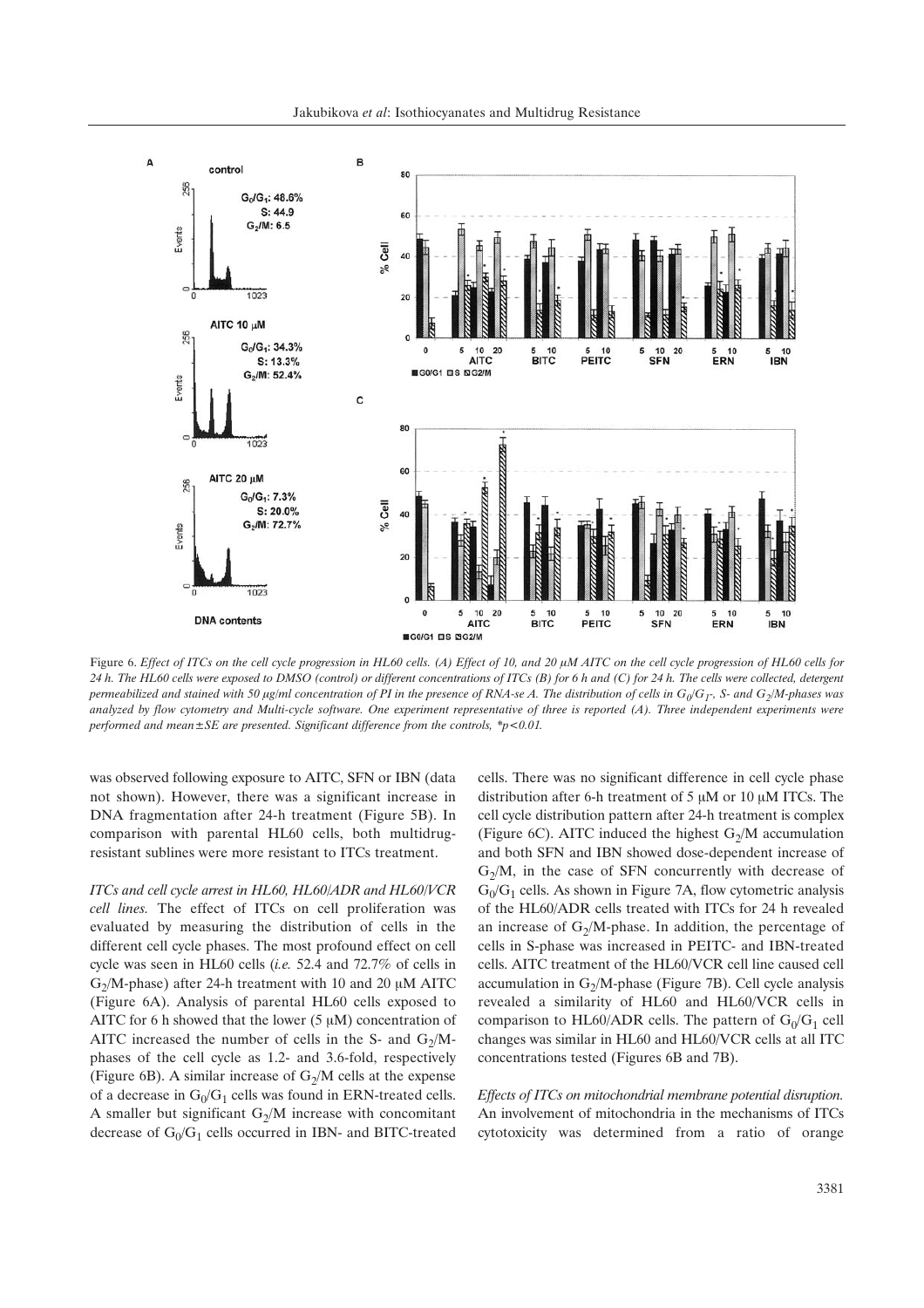

Figure 7. *Effect of ITCs on the cell cycle progression in multidrug-resistant sublines HL60/ADR and HL60/VCR. (A) The MRP1-expressing HL60/ADR cells and (B) Pgp-1-expressing HL60/VCR cells were exposed to DMSO (control) or different concentrations of ITCs for 24 h. The cells were collected,* detergent permeabilized and stained with 50 µg/ml concentration of PI in the presence of RNA-se A. The distribution of cells in  $G_0/G_T$ , S- and  $G_2/M$ *phases was analyzed by flow cytometry and Multi-cycle software. Three independent experiments were performed and mean±SE are presented. Significant difference from the controls, \*p<0.01.*

fluorescence of JC-1 aggregates and green fluorescence of JC-1 monomers. The aggregation of monomers is directly correlated to mitochondrial membrane potential  $\psi_m$ , and their breakdown in dying cells results in increase of green fluorescence. The representative dot plots are shown in Figure 8A, where JC-1 aggregates accumulated in control cells and displayed high orange signal (top right quadrant). Treatment of cells with 5  $\mu$ M BITC for 24 h resulted in a shift to higher green fluorescence with concomitant decrease of orange fluorescence intensity (65.2% of cells in bottom right quadrant). An induced decrease of  $\psi_m$  by ITCs treatment for 6 h was clearly visible in the HL60 cell line, to a lesser extent in the HL60/ADR cells and not observed in HL60/VCR cells (Figure 8B). The extent of  $\psi_m$  modulation was time- and concentration-dependent (Figure 8C), because treatment for 24 h caused more intensive fluorescence ratio decrease in comparison to 6-h treatment. Both aromatic ITCs (PEITC and BITC) easily diminished  $\psi_m$ , while SFN and AITC were less effective. Finally, the results showed that ITCs disrupted the mitochondrial potential of the cell lines according to the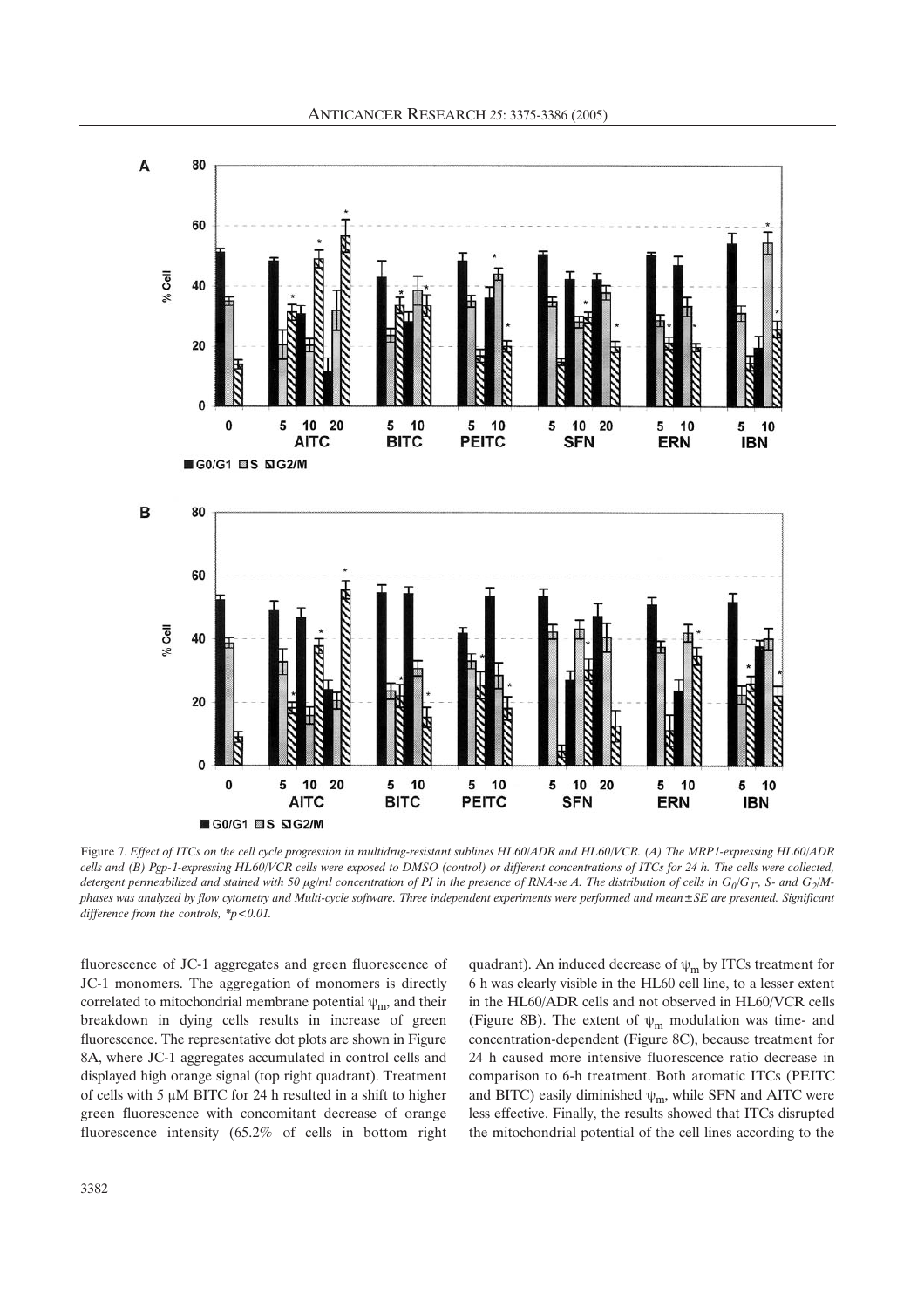

Figure 8. *ITCs induce depolarization of mitochondrial membranes in HL60, HL60/ADR and HL60/VCR. (A) The control HL60 cells (left dot blot) and cells treated with 5 µM BITC (right dot plot) for 24 h and stained with the mitochondria selective JC-1 dye. Cells with polarized mitochondrial membranes emit green-orange fluorescence (top right quadrant). The number in the bottom right quadrant of each dot plot represents the percentage of cells that emitted only green fluorescence, attributable to depolarized mitochondrial membranes. One experiment representative of three is shown. ITCs induced depolarization of mitochondrial membranes in HL60, HL60/ADR and HL60/VCR cells treated for 6 h (B) and for 24 h (C). Variations of the orange/green (FL2/FL1) fluorescence ratio as a function of the ITCs concentration are shown. The cells were exposed to either DMSO (control cells) or* different concentrations of ITCs (5, 10 and 20  $\mu$ M), stained with JC-1 dye and analyzed using a Coulter Epics Altra flow cytometer. The results shown *are representative of at least three independent experiments. Data normalized against control=1.*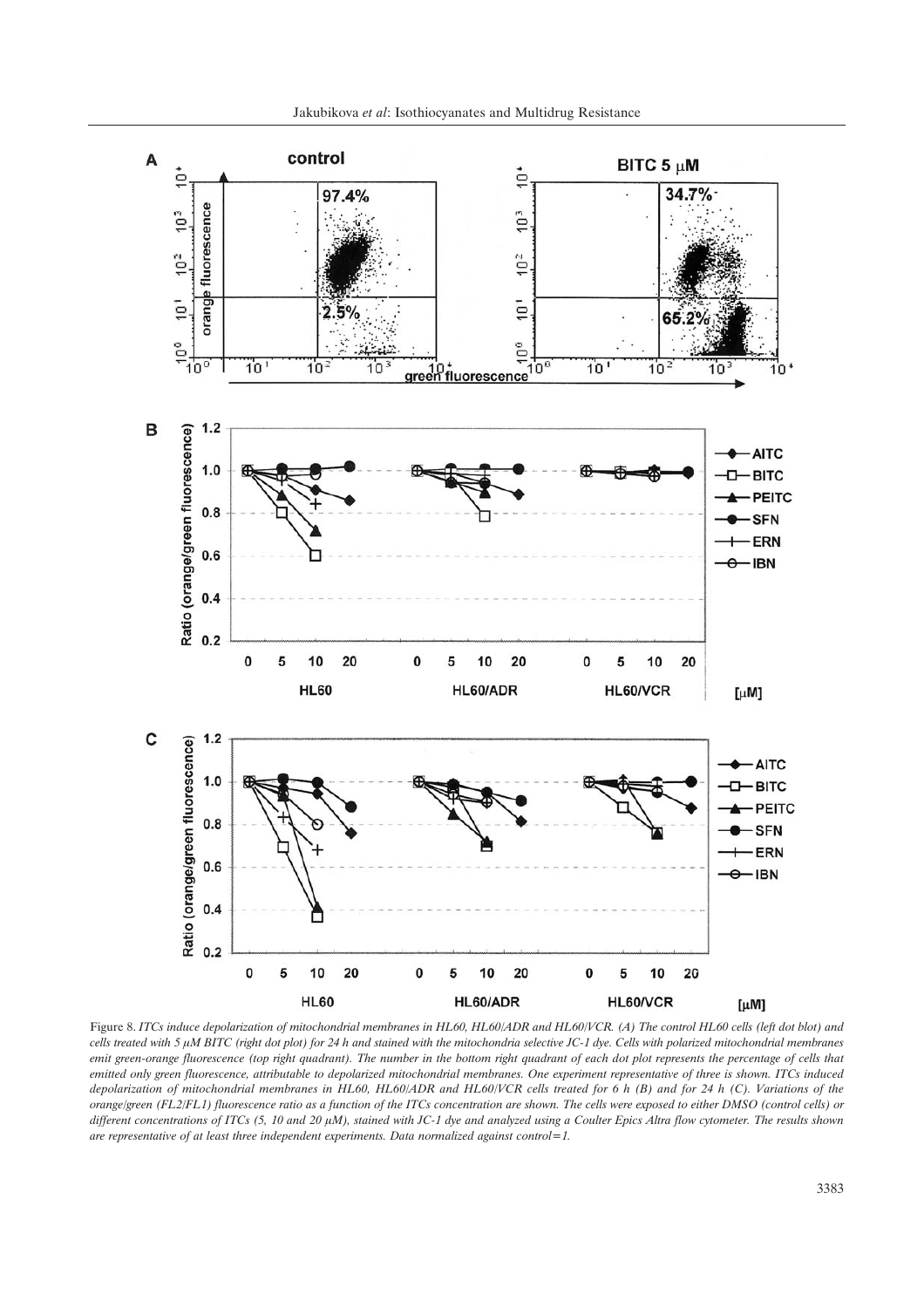order of susceptibility: HL60>HL60/ADR>HL60/VCR and the effectiveness of ITCs followed the order: BITC=PEITC>ERN=IBN>AITC >SFN, the same order in observed potency in apoptosis induction.

#### **Discussion**

It is widely accepted that an imbalance between cell death and proliferation may result in tumor formation. Moreover, that tumor cells attempt to evade apoptosis can play a significant role in their resistance to treatment. In this study, the effects of six ITCs were studied, including the extent of cell cycle alterations, apoptosis induction and mitochondrial potential modulation. Three different methods, Annexin V staining, accumulation and metabolic conversion of FDA and appearance of cells with a sub- $G_1$  population, were used to confirm apoptotic cell death. Although Annexin-V and FDA staining measures different cellular events, the percentage of apoptotic and necrotic cells were similar independent of the method used. Generation of the sub- $G_1$ population is a later event in cell death, thus a lower number of cells in this phase were found at similar times. Short, 6-h treatment of parental HL60 cells was sufficient to induce apoptosis at the ITCs concentration used. Extension of the treatment for 24 h increased the percentage of cells in late apoptotic/necrotic phase. The  $IC_{50}$  values of particular ITCs for both multidrug-resistant cell lines were at least 4-times higher in comparison to the  $IC_{50}$  value for parental HL60 cells. Such an increase of  $IC_{50}$ values for ITCs in multidrug-resistant cells is consistent with recently published data (28). This relatively small difference of IC<sub>50</sub> suggests the possible involvement of MRP-1 or Pgp-1 in resistance to ITCs since, in our hands, the resistance to paclitaxel or daunomycin was 2-3 logs higher for HL60/ADR and HL60/VCR cells in comparison to parental HL60 cells (31). It is known that MRP proteins transport drugs, either unmodified or conjugated, to anionic ligands such as GSH, glucuronate, or sulphate, while P-glycoproteins are thought to transport drugs in an unmodified form (32, 33). Initial cellular accumulation in the order AITC<PEITC<BITC, which did not exceed factor 4 between the highest concentration in parental cells and the lowest concentration in resistant cells, was followed by transporter-mediated export of ITCs in the form of dithiocarbamates (34). These findings are consistent with our survival  $IC_{50}$  data, Annexin V and FDA staining, DNA fragmentation and resulting increase of cell resistance to all ITCs tested in the order: HL60<HL60/VCR<HL60/ADR. Recent data have suggested that at least PEITC and BITC are not substrates for Pgp-1, but that their glutathione conjugates are probably substrates of MRP-1 (35).

There are several reports that ITCs induce cell cycle arrest in the  $G_2/M$ -phase, which is correlated with an increased expression of cyclins A and B1, followed by cell death. On the other hand, treatment of the prostate cell line LNCaP and phytohemagglutinin-stimulated human T lymphocytes resulted in  $G_0/G_1$  cell phase arrest (18, 25). A significant number of possible molecular targets of ITCs treatment have been proposed, and the list of potential signaling pathway nodules involves Chk2, cdc2, cyclin B1, cdc25B and cdc25C (36, 37),  $p21^{\text{Cip1/Wafl}}$  and  $p27^{\text{Kip1}}$  (38, 39), Bax and Bcl2 levels (16), Nrf2 (40, 41), GADD gene members (42), tubulin polymerization (15) and histone deacetylase inhibition (43). Flow cytometric study of parental HL60 cells and multidrug-resistant HL60/ADR and HL60/VCR cell lines showed significant accumulation of cells in the  $G_2/M$ phase. We observed a dose-dependent increase of  $G_2/M$ content after ITCs treatment, with the exception of high concentrations of aromatic ITCs. This treatment (20  $\mu$ M) induced early damage of the cell membrane, allowing propidium iodide permeation, and increased both forward and side scatters in cytometric dot plots and dissipation of mitochondrial potential; a typical pattern of toxic cell attack (data not shown). Despite aliphatic ITCs being less effective in apoptosis induction, they were equally potent or more potent compounds (AITC) relative to aromatic ITC in the induction of  $G_2/M$  block. In contrast to Zhang *et al.* (28), we did not observe AITC-induced  $G_0/G_1$  block in parental HL60 cells. In our hands, short, 6-h AITC treatment increased the number of  $G_2/M$ -arrested cells, an effect that was extended more markedly after 24 h treatment in parental and both resistant cell lines. This is in accordance with recently published data (24). Our results showed that, after accumulation in the  $G_2/M$  cell cycle phase, the proportion of cells with  $sub-G<sub>1</sub>$  DNA content started to grow. The induction of cell cycle arrest is not a separate event; rather the cell cycle arrest leads to apoptotic cell death. Indeed, in this study, apoptotic cell death is preceded by an arrest of the cell cycle and accumulation of cells in the  $G_2/M$ -phase at the expense of the  $G_0/G_1$ -phase.

Analysis of the effect of ITCs in the human leukemia cell lines revealed that these agents induced changes in mitochondrial potential leading to progressive depolarization culminating in apoptosis (12, 44, 45). Disruption of normal  $\psi_m$  presumably will compromise ATP synthesis in cells and may be responsible for caspase-9 activation, which is mediated by mitochondria (46). The parental HL60 cells treated with ITCs for 24 h lost mitochondrial potential. The same effect was observed in multidrug-resistant HL60/ADR cells. On the other hand, no significant changes were visible in HL60/VCR cells treated for 6 h. Although the JC-1 mitochondrial probe is a substrate for Pgp-1 protein, extended treatment for 24 h allowed us to observe the mitochondrial potential changes. Probably, a limited availability of ATP in late apoptotic/necrotic cells is responsible for the lower activity of Pgp-1 protein.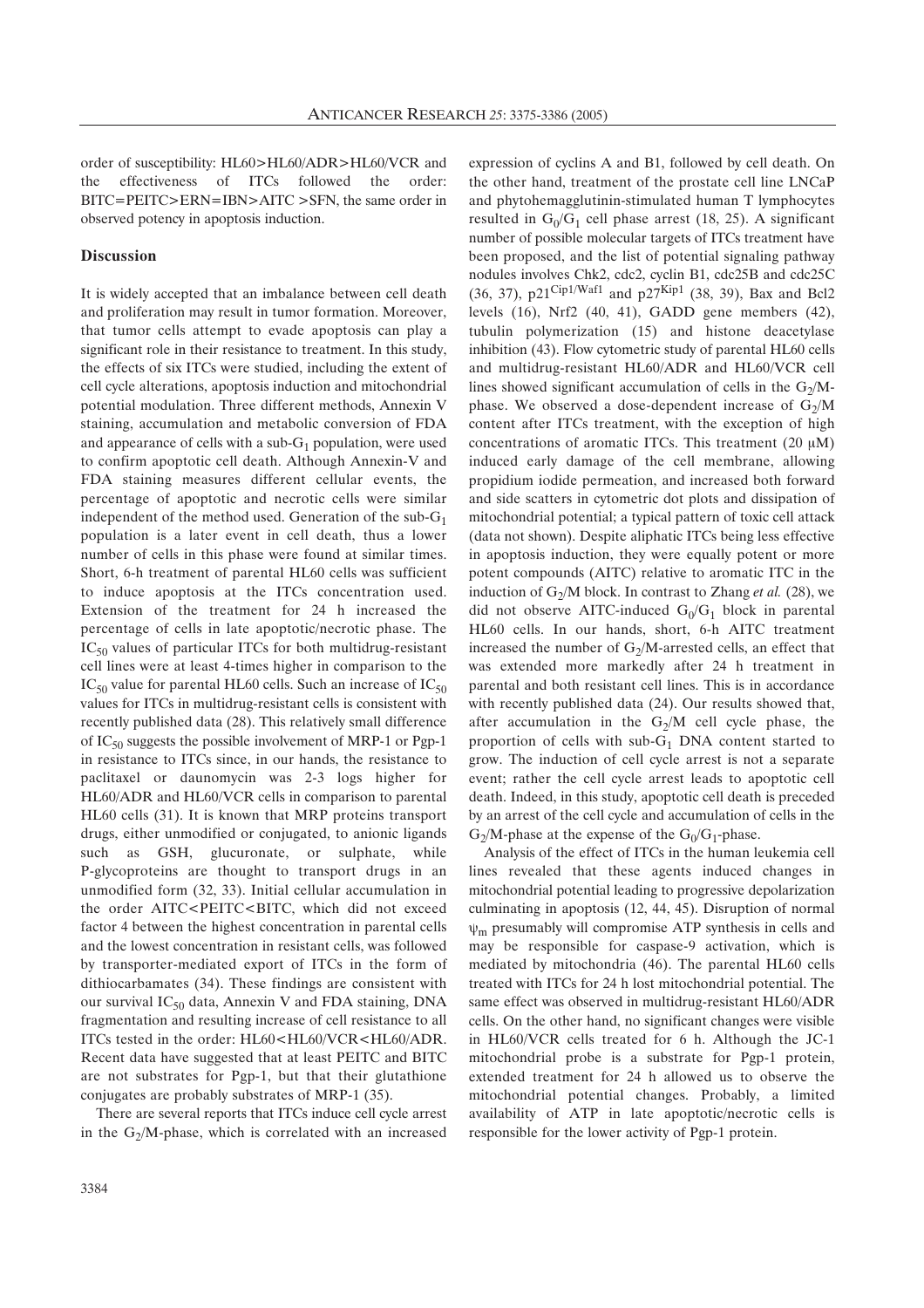Finally, the relative potency of ITCs to decrease mitochondrial potential followed the same order as their ability to induce apoptosis, as measured by Annexin V staining: BITC=PEITC>ERN=IBN>AITC>SFN for both parental and multidrug-resistant cell lines. ITCs, particularly sulforaphane, are perceived as promising compounds effective in *Helicobacter pylori* eradication (47), in protecting the retina from photoreceptors against oxidative stress (48) and in cancer prevention (all ITCs) (49-52). ITCs possess mitotic inhibitor and/or apoptosis inducer capabilities, together with ability to induce detoxification enzymes, thus indicating potential applications as chemotherapeutic agents in cancer treatment. Such effects might be quite relevant and merit further study.

#### **Acknowledgements**

This work was supported in part by the Biotechnology and Biological Sciences Research Council, UK (Y.B.), the EC Marie Curie Training Site Fellowship (QLK5-1999-50510) (J.J.), the Slovak Governmental Research and Development sub-programme (food - quality and safety No. 2003SP270280E010280E01) and the Slovak Grant Agency VEGA (No. 2/2094). We thank Ms. Margita Sulikova, Mr. Geoff Plumb and Mr. Jim Bacon for their technical assistance.

### **References**

- 1 Steinmetz KA and Potter JD: Vegetables, fruit and cancer prevention: a review. J Am Diet Assoc *96*: 1027-1039, 1996.
- 2 Keck AS and Finley JW: Cruciferous vegetables: cancer protective mechanisms of glucosinolate hydrolysis products and selenium. Integr Cancer Ther *3*: 5-12, 2004.
- 3 Fenwick GR, Heaney RK and Mullin WJ: Glucosinolates and their breakdown products in food and food plants. Crit Rev Food Sci Nutr *18*: 123-201, 1983.
- 4 Getahun SM and Chung FL: Conversion of glucosinolates to isothiocyanates in humans after ingestion of cooked watercress. Cancer Epidemiol Biomarkers Prev *8*: 447-451, 1999.
- 5 Shapiro TA, Fahey JW, Wade KL, Stephenson KK and Talalay P: Human metabolism and excretion of cancer chemoprotective glucosinolates and isothiocyanates of cruciferous vegetables. Cancer Epidemiol Biomarkers Prev *7*: 1091-1100, 1998.
- 6 Zhang Y: Role of glutathione in the accumulation of anticarcinogenic isothiocyanates and their glutathione conjugates by murine hepatoma cells. Carcinogenesis *21*: 1175- 1182, 2000.
- 7 Zhang Y: Molecular mechanism of rapid cellular accumulation of anticarcinogenic isothiocyanates. Carcinogenesis *22*: 425- 431, 2001.
- 8 Goosen TC, Kent UM, Brand L and Hollenberg PF: Inactivation of cytochrome P450 2B1 by benzyl isothiocyanate, a chemopreventative agent from cruciferous vegetables. Chem Res Toxicol *13*: 1349-1359, 2000.
- 9 Hwang ES and Jeffery EH: Effects of different processing methods on induction of quinone reductase by dietary broccoli in rats. J Med Food *7*: 95-99, 2004.
- 10 Morris CR, Chen SC, Zhou L, Schopfer LM, Ding X and Mirvish SS: Inhibition by allyl sulfides and phenethyl isothiocyanate of methyl-n-pentylnitrosamine depentylation by rat esophageal microsomes, human and rat CYP2E1 and rat CYP2A3. Nutr Cancer *48*: 54-63, 2004.
- 11 Munday R and Munday CM: Induction of phase II detoxification enzymes in rats by plant-derived isothiocyanates: comparison of allyl isothiocyanate with sulforaphane and related compounds. J Agric Food Chem *52*: 1867-1871, 2004.
- 12 Nakamura Y, Ohigashi H, Masuda S, Murakami A, Morimitsu Y, Kawamoto Y, Osawa T, Imagawa M and Uchida K: Redox regulation of glutathione S-transferase induction by benzyl isothiocyanate: correlation of enzyme induction with the formation of reactive oxygen intermediates. Cancer Res *60*: 219-225, 2000.
- 13 Svehlikova V, Wang S, Jakubikova J, Williamson G, Mithen R and Bao Y: Interactions between sulforaphane and apigenin in the induction of UGT1A1 and GSTA1 in CaCo-2 cells. Carcinogenesis *25*: 1629-1637, 2004.
- 14 Fimognari C, Nusse M, Berti F, Iori R, Cantelli-Forti G and Hrelia P: Cyclin D3 and p53 mediate sulforaphane-induced cell cycle delay and apoptosis in non-transformed human T lymphocytes. Cell Mol Life Sci *59*: 2004-2012, 2002.
- 15 Jackson SJ and Singletary KW: Sulforaphane: a naturally occurring mammary carcinoma mitotic inhibitor, which disrupts tubulin polymerization. Carcinogenesis *25*: 219-227, 2004.
- 16 Miyoshi N, Uchida K, Osawa T and Nakamura Y: A link between benzyl isothiocyanate-induced cell cycle arrest and apoptosis: involvement of mitogen-activated protein kinases in the Bcl-2 phosphorylation. Cancer Res *64*: 2134-2142, 2004.
- 17 Parnaud G, Li P, Cassar G, Rouimi P, Tulliez J, Combaret L and Gamet-Payrastre L: Mechanism of sulforaphane-induced cell cycle arrest and apoptosis in human colon cancer cells. Nutr Cancer *48*: 198-206, 2004.
- 18 Fimognari C, Nusse M, Berti F, Iori R, Cantelli-Forti G and Hrelia P: Sulforaphane modulates cell cycle and apoptosis in transformed and non-transformed human T lymphocytes. Ann NY Acad Sci *1010*: 393-398, 2003.
- 19 Hu R, Kim BR, Chen C, Hebbar V and Kong AN: The roles of JNK and apoptotic signaling pathways in PEITC-mediated responses in human HT-29 colon adenocarcinoma cells. Carcinogenesis *24*: 1361-1367, 2003.
- 20 Xiao D and Singh SV: Phenethyl isothiocyanate-induced apoptosis in p53-deficient PC-3 human prostate cancer cell line is mediated by extracellular signal-regulated kinases. Cancer Res *62*: 3615-3619, 2002.
- 21 Yu R, Lei W, Mandlekar S, Weber MJ, Der CJ, Wu J and Kong AT: Role of a mitogen-activated protein kinase pathway in the induction of phase II detoxifying enzymes by chemicals. J Biol Chem *274*: 27545-27552, 1999.
- 22 Rose P, Whiteman M, Huang SH, Halliwell B and Ong CN: beta-Phenylethyl isothiocyanate-mediated apoptosis in hepatoma HepG2 cells. Cell Mol Life Sci *60*: 1489-1503, 2003.
- 23 Singh AV, Xiao D, Lew KL, Dhir R and Singh SV: Sulforaphane induces caspase-mediated apoptosis in cultured PC-3 human prostate cancer cells and retards growth of PC-3 xenografts *in vivo*. Carcinogenesis *25*: 83-90, 2004.